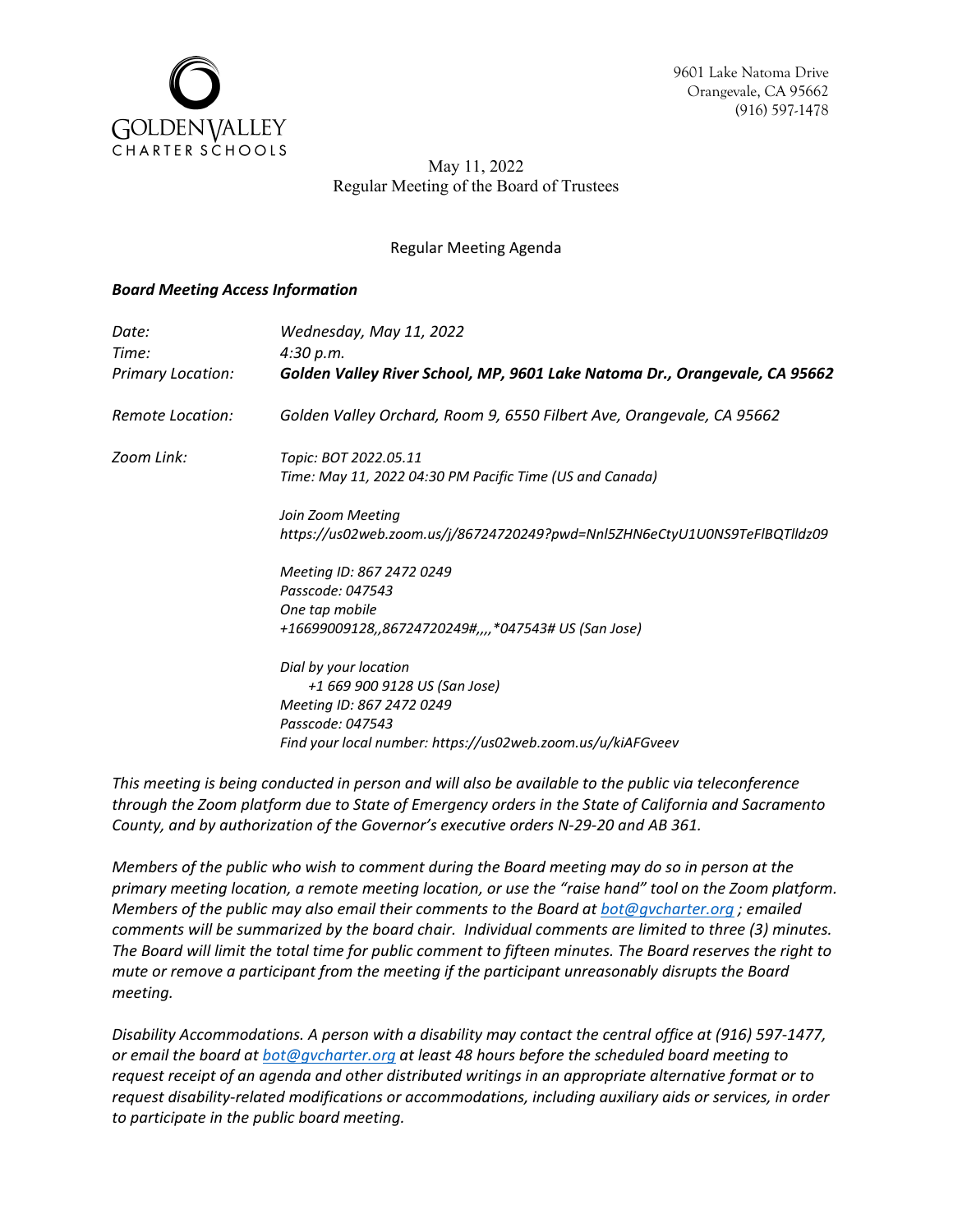9601 Lake Natoma Drive Orangevale, CA 95662 (916) 597-1478



May 11, 2022 Regular Meeting of the Board of Trustees

Regular Meeting Agenda

## 1. **Call to Order** – 4:30p.m.*(H. Fraser-Hurtt)*

2. **Roll Call** – 4:30 p.m.

**Board Members**: Heather Fraser Hurtt, Chair, Jennifer Huetter, Katie Gerski-Keller, Ekaterina Khmelniker, Tim Madams, Stephen Quadro.

- 3. **Flag Salute/Quote/Moment of Silence** 4:33 p.m. (*C. Buckley)*
- 4. **Public Comment** 4:35 p.m.

This portion of the meeting is set aside for members of the audience to make public comments or raise issues that are not specifically on the agenda or for those that are on the agenda in areas of Board jurisdiction. These presentations are limited to three (3) minutes and the total time allotted to non-agenda items will not exceed fifteen (15) minutes. The board will receive inperson comments first, remote location comments second, and Zoom comments third.

5. **Consent Agenda**– 4:50 p.m.*(H. Fraser-Hurtt)*

All items listed on the Consent Agenda are considered by the Board to be routine and will be enacted by the Board in one motion. There will be no discussion on these items prior to the time the Board votes on the motion unless a member of the Board, staff, or public request specific items to be discussed and/or removed from the Consent Agenda. If items are pulled for discussion, a separate vote will occur on the item(s). The Executive Director recommends approval of all Consent Agenda items.

Action: Shall the Board approve the following items by consent?

- *5.1 Shall the board approve the April 6, 2022, Regular Meeting Minutes?*
- *5.2 Shall the board approve the audit engagement letter?*
- 6. **Reports**  4:52 p.m. **Faculty Chair Report, Orchard**: The Faculty Chair will present items of interest to the board. *(Z. Phillips)* **Faculty Chair Report, River**: The Faculty Chair will present items of interest to the board. *(J. Walthard)* **DEI Committee Report**: Becky Page will present a report on the Diversity, Equity, and Inclusion Committee's work to the board. *(B. Page)*  7. **Strategic Plan Update** – 5:05 p.m. *(J. Huetter)* Discussion: The Vice Chair, Jennifer Huetter, will provide an update to the Strategic Plan
	- 8. **Fiscal Policy Revision**  5:10 p.m. *(S. Lefkowitz)*  Discussion: The board will discuss a revised Fiscal Policy.

Page **2** of **3**

process.